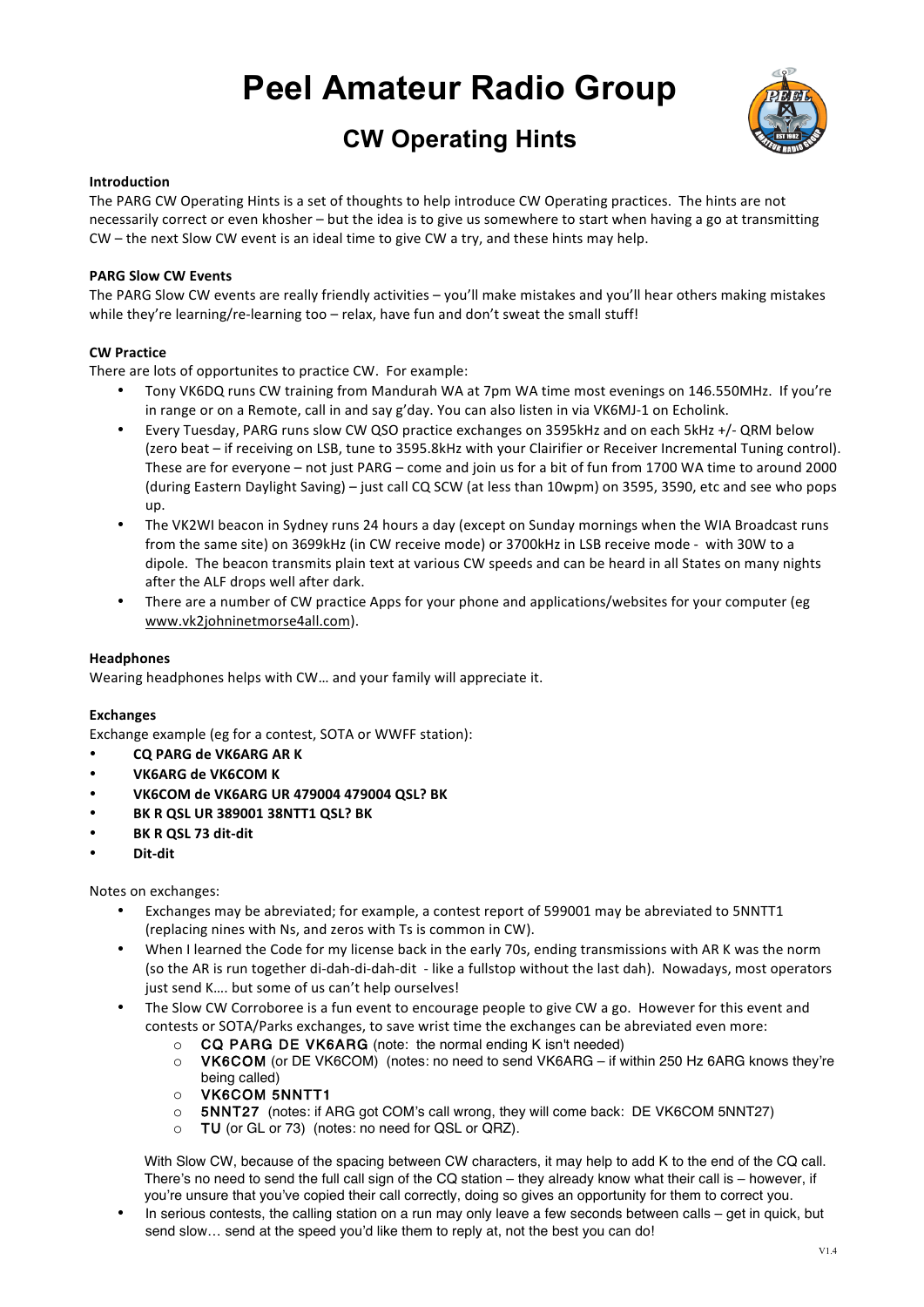- If you respond to someone's CQ, and someone else calls you on that frequency, send a quick "UP 5", "U 5", "DN 5" or "D 5" then QSY up or down 5kHz – accidents happen but its bad manners to steal someone else's frequency.
	- o Note for this event, you're welcome to steal my (VK2KI or VK6QI) frequency this is a fun learning activity. If it happens, don't worry, I'll probably move up or down 5kHz and keep going – there's plenty of room on 80m in Australia (SMPS hash aside).

More hints follow...

# **RST**

CW signal reports follow the RST (Readability, Strength, Tone) format.

# **Readability**:

- 1. Unreadable
- 2. Barely readable, occasional words distinguishable
- 3. Readable with considerable difficulty
- 4. Readable with practically no difficulty
- 5. Perfectly readable

# **Strength**:

- 1. Faint-signals barely perceptible
- 2. Very weak signals
- 3. Weak signals
- 4. Fair signals
- 5. Fairly good signals
- 6. Good signals
- 7. Moderately strong signals
- 8. Strong signals
- 9. Extremely strong signals

# **Tone**:

- 1. Mains Hum only very rough and broad
- 2. Very rough AC, very harsh and broad
- 3. Rough AC, rectified but not filtered
- 4. Rough note, little filtering
- 5. Filtered rectified note, strong ripple, other modulation or key-up carrier
- 6. Filtered tone, some ripple, other modulation or key-up carrier
- 7. Near-pure tone, trace of ripple, other modulation or key-up carrier
- 8. Near-perfect tone, slight trace of ripple, other modulation or key-up carrier
- 9. Perfect tone, no trace of ripple or other modulation

If you are hearing the signal perfectly at strength nine, but really struggling with conversion of the dits and dahs to recognisable English (or we could blame the QRN), a report of 299 is appropriate. The other station could then adjust keying speed and number of repetitions to compensate.

# **Handy Dandy Q Codes:**

 $QRA - What$  is your callsign? **QRM** or **QRN** – Interference on your signal (ie repeat details if not confirmed) **QRS** – Send slower **QRZ** – Who's calling me? (you can also just send a question mark) **QSB** – Your signal is fading (ie repeat details if not confirmed) QSD – Your keying is defective (see also - QLF) QSL or CFM - Confirm QSM - Repeat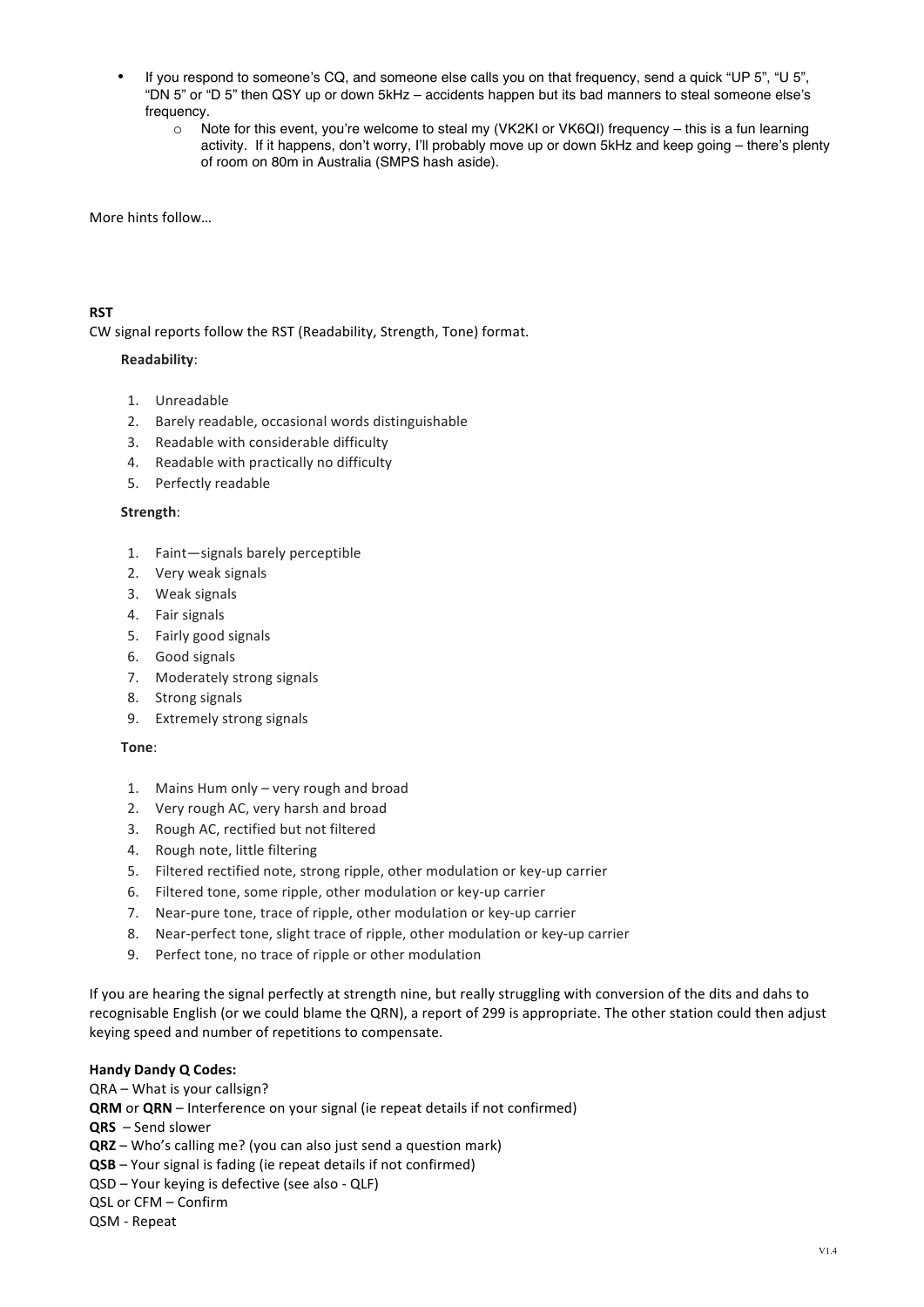QSY - Change frequency (eg QSY dn3 = move down 3kHz) QSZ - Send each word twice QLF - Are you sending with your left foot?

Abbreviations for CW Contests (don't worry, you don't have to learn them all, but this list may help if you hear them): ABT-About AGN – Again **AGN?** Or just ? - please send your call/RST etc again. AR K – Traditional end of transmission signal – not used much these days (A and R are run together – no space) di-dahdi-dah-dit dah-di-dah **BK** – Break (informal alternative to AR K – if sending to a station who has just sent BK, it's good form to start your transmission with BK too) BK? – Sometimes used if you know someone's on a frequency (eg from a SOTA Spot) but you're not sure if there's already someone transmitting that you can't hear.  $BTU - Back$  to you  $C$  – Correct (= Flag Charlie if you're bent nautically) CS-Callsign CUAGN – See you again CUL – See vou later D 5 (or DN 5) – This is someone's frequency, I'll move down 5kHz. **DE** or FM – From  $FS - And$  $FB$  – Fine business GA, GE, GM - Good afternoon, good evening, good morning **HI** – Laugh HW? - How copy?  $II - I$  say again MSG – Message NM – Name NR – Number **NR?** or NR AGN? – Please repeat the number  $OM - Old$  man  $(...$  old chap for Navy folks) OP – Operator (name) PLS or **PSE** – Please **R** – Roger **RRR** – a more excited form of R RPT – Repeat. **RST?** Or **RST AGN** - I didn't get my signal report - please repeat.  $RU -$  Are you (eg RU /P – Are you operating portable?) **SER?** – I didn't get your serial number – please repeat. **SK** – End of QSO (S and K are run together – no space – di-di-di-dah-di-dah) and usually followed by a friendly dit-dit (to which the response is di-dit and the QSO is over – and it's time for the next station to call... and for you to breathe a sigh of relief). SVP - Please TKS or TU – Thanks U 5 (or UP 5) – This is someone's frequency, I'll move up 5kHz. UR - You Are (before sending the RST signal report) or Your (eg UR QSD, which can also be sent as QLF di-di-dah-dahdi-dit) WX - Weather ? – Please send again. ?? - I've got no idea what you just sent - please try again! Di-di-di-di-di-di-di-dit - Error (you'll hear lots of these on the night)... note you may abreviate this to a few slow dits.. and it helps to hit the key hard to vent your frustration! Di-di-dah-dah-di-dit - Question mark Di-dah-di-dah-di-dah - Full Stop Dah-di-di-dah-dit di-dah-dah-dit  $-$  /p suffix for portable stations Dit  $D$ it – Friendly way to say thanks after signing

Tony VK6DQ emailed the following list general CW practices to the Group on 18Jan21.

The Structure of Morse Code.